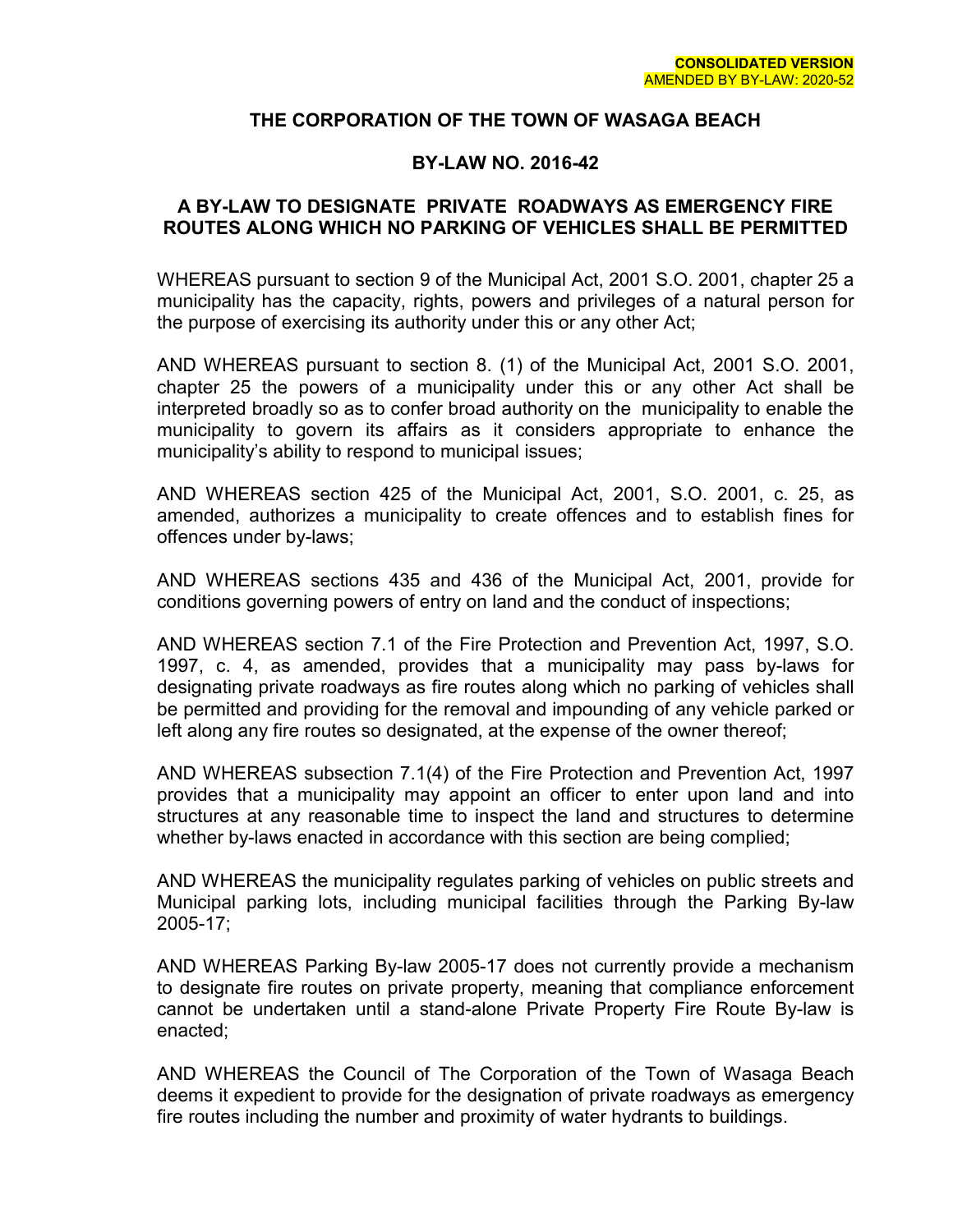NOW THEREFORE the Council of the Corporation of the Town of Wasaga Beach HEREBY ENACTS as follows:

### **1.0 SHORT TITLE**

This by-law may be cited as the "Private Fire Route By-law" and may be referred to internally herein as the "By-law".

## **2.0 DEFINITIONS**

**"***Authorized Sign"* means a designated Fire Route sign which is used to regulate traffic and is set out in Schedule "B" to this By-law;

*"Building"* means a building as defined in the *Building Code Act, 1992*, S.O. 1992, c. 23, as amended, but does not include a building used exclusively for residential purposes containing four (4) or less Dwelling Units;

*"Chief Fire Official"* means the person appointed by the council to act as the fire chief for the Town as defined in the *Fire Protection and Prevention Act, 1997*, or a member or members of the Fire Department appointed by the fire chief under Article 1.1.1.2. of Division C or a person appointed by the fire marshal under Article 1.1.1.1. of Division C of the O. Reg. 213/07 - *Fire Code*, as amended, or his or her designate;

**"***Dwelling Unit"* means one (1) or more habitable rooms designed and intended for use by a single family and in which separate culinary and sanitary facilities are provided for the exclusive use of the family;

*"Erect"* means to mount or affix a sign, level and perpendicular to the ground, to a pole or building part in such manner that the sign can be readily seen by motorists that approach within 75 feet;

**"***Fire Department***"** means the fire department established by the Town;

*"Fire Route"* means an access route required for use by the Fire Department provided by means of a Private Roadway or yard, including parking lot areas;

*"Hydrant"* means any apparatus for drawing water directly from a main and which is used principally for firefighting purposes;

*"Maintain"* means to take such steps as are necessary, including replacing a worn or faded sign with a new sign, to ensure the ease of visibility of a fire route sign to achieve the purpose of this by-law;

*"Municipal Act"* means the Municipal Act, 2001 S.O. 2001, c.25, as amended;

*"Officer"* means a municipal law enforcement officer of the Town appointed by by-law to enforce municipal by-laws, Chief Fire Official or a police officer;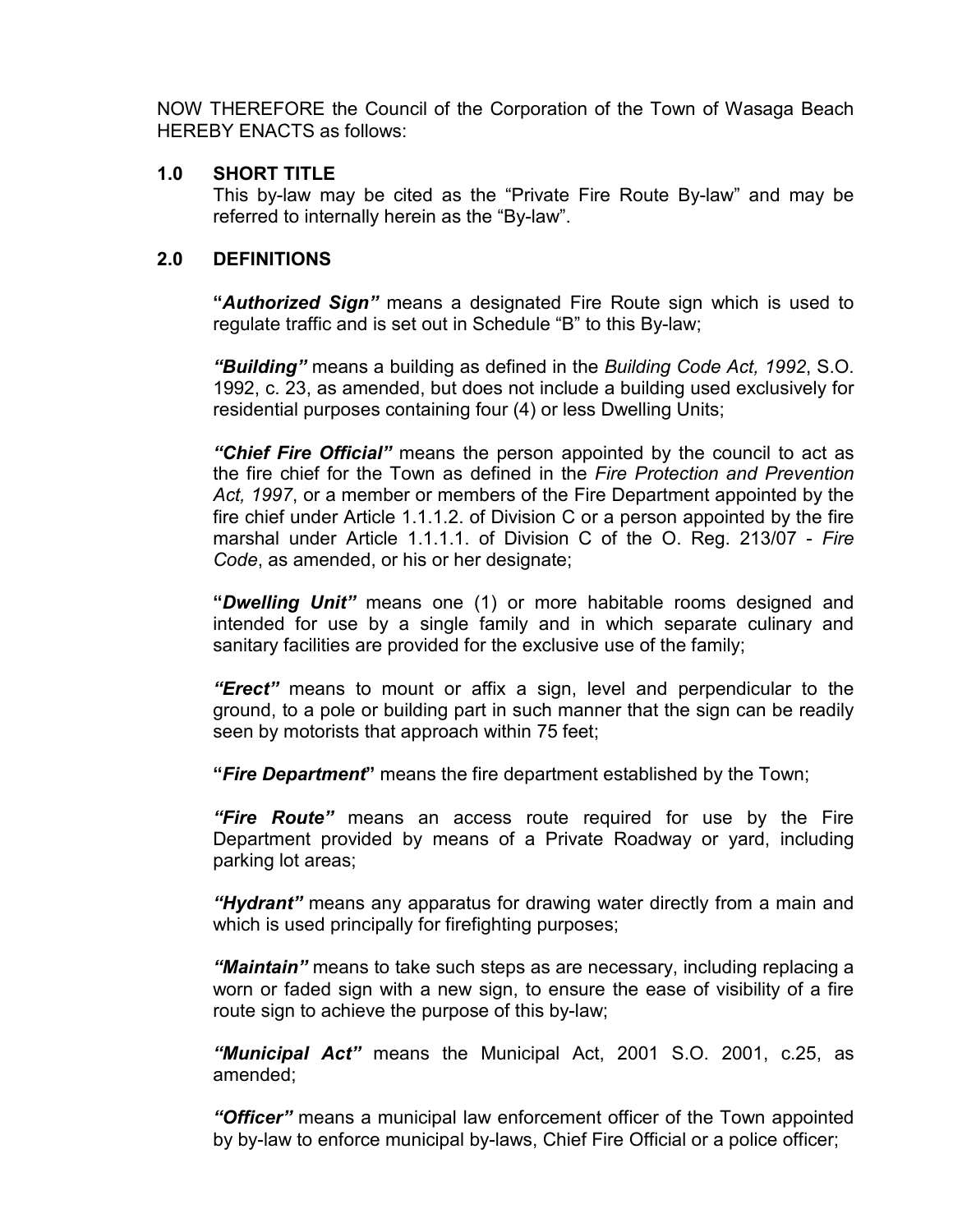*"Property Owner"* includes a person;

- (i) whose interest in land is such that he is deemed to be an owner under the appropriate land registrations system, and
- (ii) who is or appears to be receiving rent or other compensation from the use of land by a third party whether he/she is receiving it on his/her own account or as agent, trustee or representative or like capacity;

*"Private Roadway"* means any private road, lane, ramp or other means of vehicular access to or egress from a Building or structure and it may include part of a parking lot, as defined in the *Fire Protection and Prevention Act, 1997*;

*"Park" or "Parking"* when prohibited, shall mean the standing of a vehicle, whether occupied or not, except when standing temporarily for the purpose of and while actually engaged in loading or unloading merchandise or passengers;

**"***Stand" or "Standing"* when prohibited, means the halting of a vehicle, whether occupied or not, except for the purpose of and while actually engaged in receiving or discharging passengers;

*"Stop" or "Stopping"* when prohibited, means the halting of a vehicle, whether occupied or not, except when necessary to avoid conflict with other traffic;

*"Town"* means The Corporation of the Town of Wasaga Beach;

*"Vehicle"* includes a motor vehicle, trailer, traction engine, farm tractor, road building machine, bicycle and any vehicle drawn, propelled or driven by any kind of power, including muscular power.

## **3.0 GENERAL**

- **3.1** The Chief Fire Official may require a Private Roadway or parking lot or part thereof in the Town to be established as a Fire Route. Where a Private Roadway or parking lot, or part thereof has been required to be established as a Fire Route under Section 3.2, it is hereby designated as a Fire Route. The Chief Fire Official is delegated the authority to amend Schedule 'C' to add, remove or modify established Fire Routes as required.
- **3.2** Where a Fire Route has been designated under this by-law, the Chief Fire Official may issue an order requiring the Property Owner:
	- (i) to establish the Fire Route in accordance with the provisions of this By-law; and
	- (ii) to erect and maintain an Authorized Sign at locations on the Fire Route approved by the Chief Fire Official.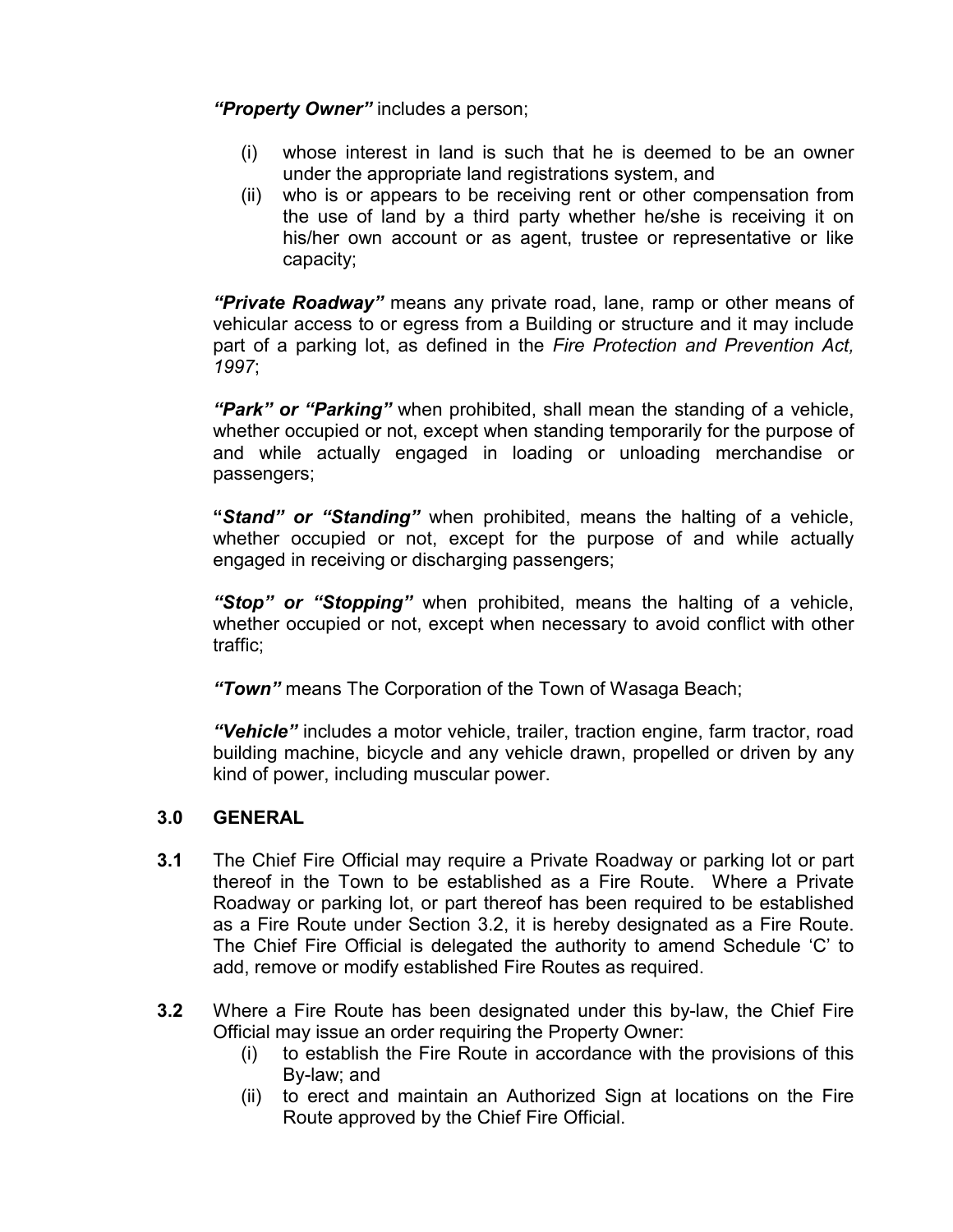- **3.3** Where a Property Owner requests a designation of a Fire Route under this By-law, the Property Owner shall:
	- (i) file with the Fire Department (in triplicate) plans showing the proposed location of the Fire Route which shall meet the minimum requirements set out in Schedule "A" and Schedule "B" to this By-law for approval by the Fire Department;
	- (ii) pay the Town where required a processing and inspection fee in accordance with the provisions of the Town's Fee and Charges Bylaw as amended from time to time; and
	- (iii) purchase, erect and maintain all signs on which the Fire Route has been designated in accordance with the sign guidelines set out in this By-law in Schedule "A" and Schedule "B".
- **3.4** No person shall park, or stand, a vehicle along, in, or over, any properly signed Fire Route designated under this By-law.
- **3.5** Section 3.4 shall not apply to:
	- (i) a money truck while actually engaged in the business of delivering or picking up money or other valuables;
	- (ii) an emergency vehicle used by persons while actually engaged in their duties; and
	- (iii) a vehicle used by an officer in the lawful performance to his/her duty.

# **4.0 POWER OF ENTRY AND INSPECTION**

- **4.1** An Officer may, at any reasonable time, enter and inspect any land or premises to determine whether the provisions of this By-law or any direction or order made under the By-law is being complied with.
- **4.2** A Property Owner shall permit an Officer to inspect any land, property or premises for the purposes of determining compliance with this By-law.
- **4.3** An Officer may be accompanied by a person under his or her direction.

## **5.0 OBSTRUCTION**

**5.1** No person shall hinder or obstruct, or attempt to hinder or obstruct, an Officer exercising a power or performing a duty under this By-law.

## **6.0 ADMINISTRATION AND ENFORCEMENT**

- **6.1** The Chief Fire Official may require a Private Roadway or parking lot or part thereof in the Town to be established as a Fire Route as indicated in Schedule "A" and Schedule "B":
	- (i) where a Private Roadway or parking lot, or part thereof has been required to be established as a Fire Route under Section 6.1, it is hereby designated as a Fire Route; and
	- (ii) where a Private Roadway is shown cross-hatched on Schedule "C" to this By-law it is designated as a Fire Route along which no parking or standing of vehicles shall be permitted.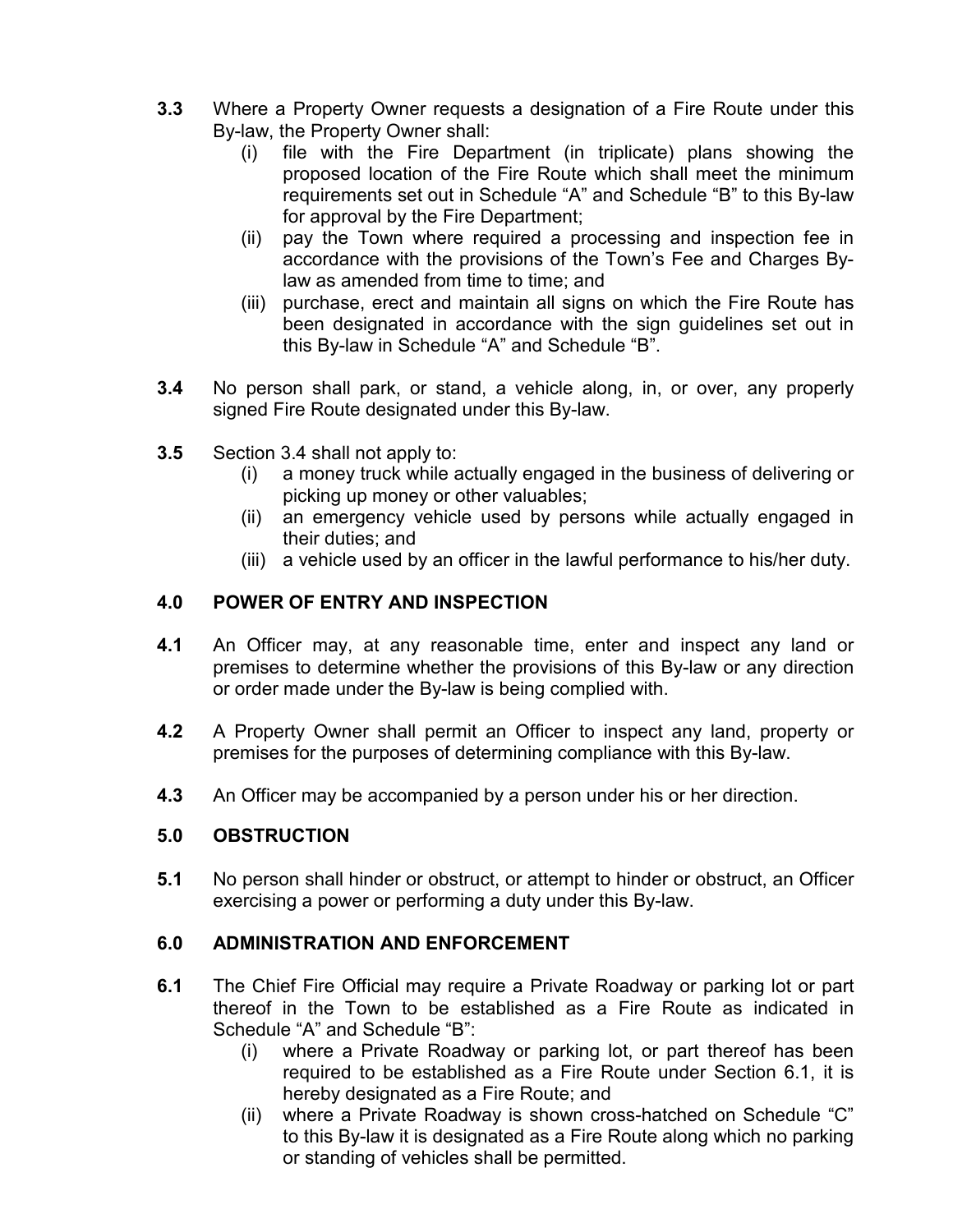- **6.2** Any Fire Route which has been designated under By-law 2005-17 and through site plan development and any agreement entered into thereunder shall continue as a designated Fire Route under this By-law, but shall only be subject to the provisions of Section 3.4, 6.0 and 7.0 of this By-law.
- **6.3** A Property Owner who changes or fails to maintain a designated Fire Route set out in Schedule "C" to this By-law shall be subject to all provisions of this By-law notwithstanding any prior agreement to the contrary.
- **6.4** Where a Property Owner fails to erect or to maintain an Authorized Sign under this By-law, the Chief Fire Official or other employee designated by the Town may enter on the Property Owner's land and may erect an Authorized Sign at the expense of the Property Owner and the costs incurred as a result thereof may be added to the tax roll and collected by the Town in the same manner as property taxes under the *Municipal Act, 2001*.
- **6.5** Where a Fire Route has been designated, constructed and signed in accordance with this By-law, if the Chief Fire Official deems it to be in the interest of the life safety requirements under the *Fire Code*, the Chief Fire Official may issue an order for any change to the designated Fire Route deemed necessary and the Property Owner shall carry out whatever construction or changes to an Authorized Sign as may be necessary.
- **6.6** The Property Owner shall maintain any Fire Route and Hydrant to the standards set out in Schedule "A" and shall remove any snow, ice or obstruction which may prevent the use of a Fire Route or Hydrant.
- **6.7** The Property Owner on which a Fire Route has been designated shall not permit or cause to be done anything that would cause a person to believe that Parking in designated Fire Route is permitted and shall not in any way obstruct or hinder the enforcement of this By-law.
- **6.8** An Officer or the Chief Fire Official may have a vehicle parked or standing in contravention of Section 3.4 of this By-law relocated out of the way in an emergency, by any available means. Whenever a vehicle is in contravention it may also be moved to and stored in another location and all costs of removal and storage thereof shall be a lien upon the vehicle and may be enforced in the manner provided by section 4 of the *Repair and Storage Lien Act*, R.S.O. 1990, c. R. 25, as amended and the municipality shall not be liable for any claims of damages that may result from such relocation, removal or storage of said vehicle(s).

### **7.0 OFFENCE/PENALTY**

**7.1** Every person who contravenes any of provision of this By-law is guilty of an offence and upon conviction is liable to a maximum fine of \$50,000 dollars, pursuant to the Municipal Act.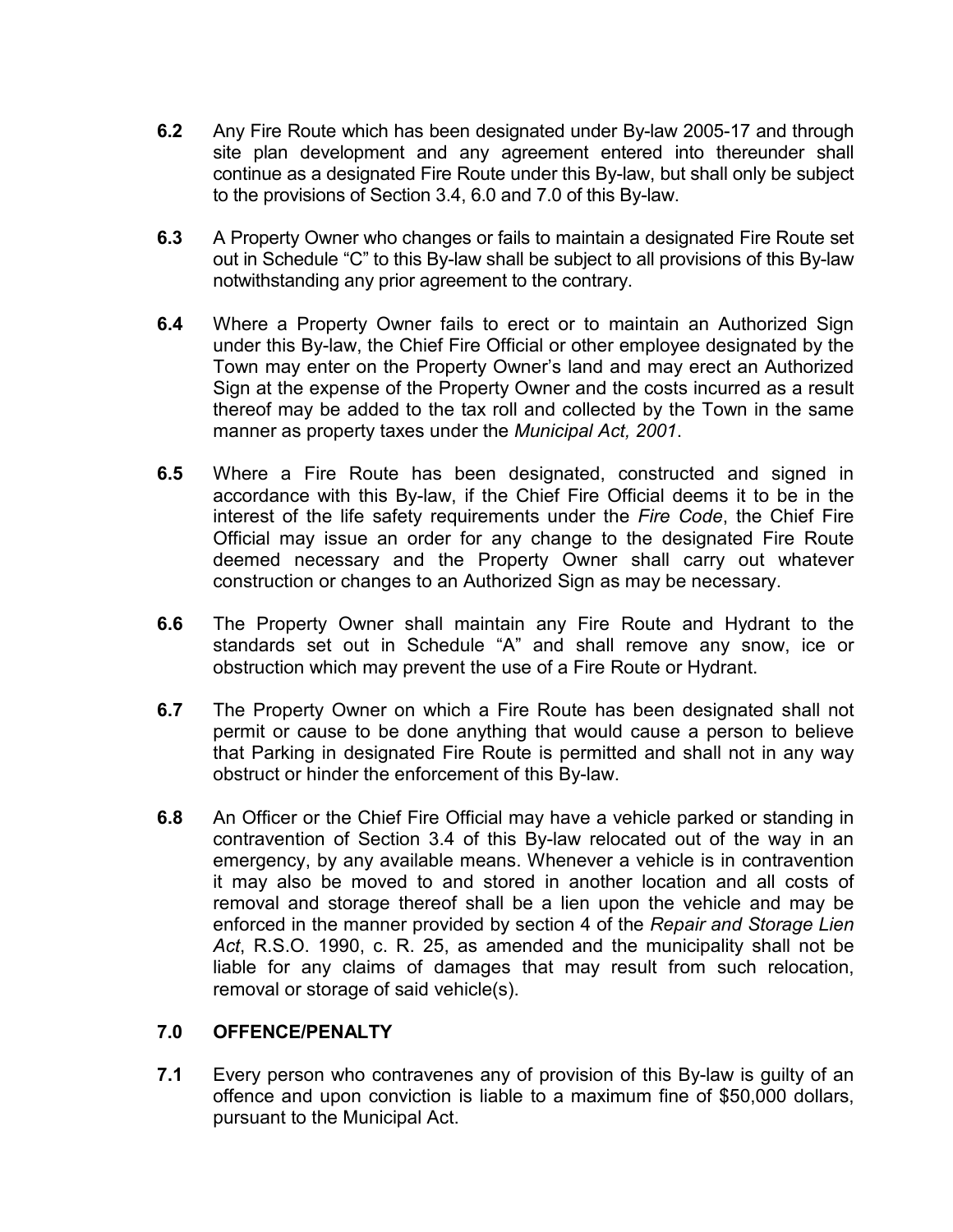- **7.2** Upon conviction, in addition to any other remedy and to any penalty imposed by this By-law, the court in which the conviction has been entered and any court of competent jurisdiction may make an order prohibiting the continuation or repetition of the offence by the person convicted.
- **7.3** Where a vehicle has been left in contravention of this By-law, the owner of the vehicle, even if the owner was not the driver of the vehicle at the time of the contravention of the By-law, is guilty of an offence and is liable to a fine in accordance with the provisions of this By-law, unless at the time of the offence the vehicle was in the possession of some person other than the owner without the owner's consent.

## **8.0 VALIDITY, SEVERABILITY AND INTERPRETATION**

- **8.1** Should a court of competent jurisdiction declare a part or whole of any provision of this By-law to be invalid or of no force and effect, the provision or part is deemed severable from this By-law, and it is the intention of Council that the remainder survive and be applied and enforced in accordance with its terms to the extent possible under law.
- **8.2** Whenever any reference is made in this By-law to a statute or regulation of the Province of Ontario, such reference shall be deemed to include all subsequent amendments to such statute or regulation and all successor legislation to such legislation.
- **8.3** Words importing the singular number shall include the plural, and words importing the masculine gender shall include the feminine, and the converse of the foregoing also applies, unless the context of the By-law otherwise requires.

### **9.0 REPEAL**

**9.1** All by-laws and/or resolutions that are inconsistent with the provisions of this By-law and the same are hereby repealed or rescinded insofar as it is necessary to give effect to the provisions of this By-law.

## **10.0 FORCE AND EFFECT**

**10.1** This By-law shall come into force and effect on the date of its final passing.

READ A FIRST, SECOND AND THIRD TIME AND FINALLY PASSED THIS 22nd DAY OF MARCH 2016.

> \_\_\_\_\_\_\_\_\_\_\_\_\_\_\_\_\_\_\_\_\_\_\_\_\_\_\_\_ Brian Smith, Mayor

\_\_\_\_\_\_\_\_\_\_\_\_\_\_\_\_\_\_\_\_\_\_\_\_\_\_\_\_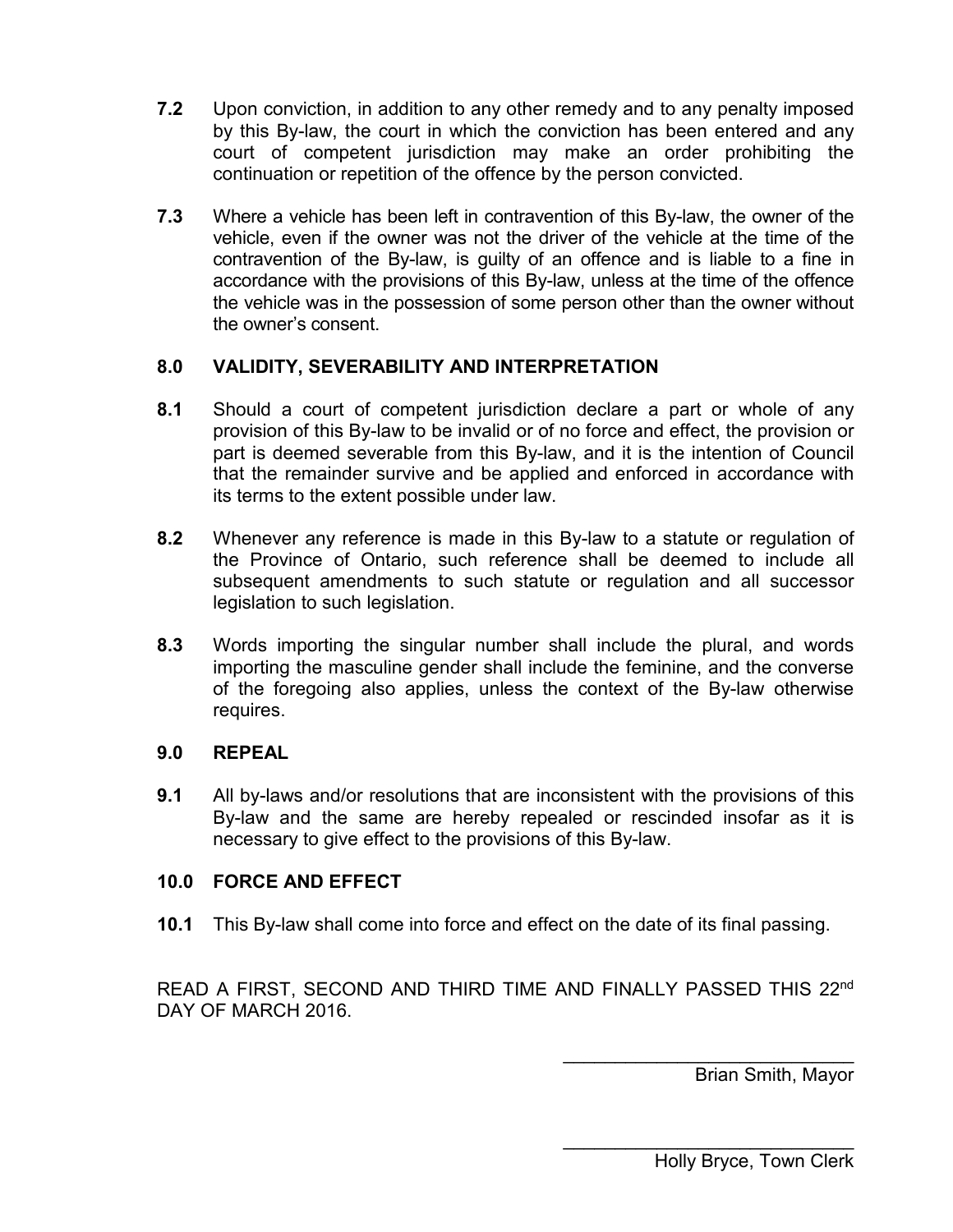### **A BY-LAW TO DESIGNATE PRIVATE ROADWAYS AS EMERGENCY FIRE ROUTES ALONG WHICH NO PARKING OF VEHICLES SHALL BE PERMITTED**

### **MINIMUM FIRE ROUTE REQUIREMENTS**

All new and binding fire access routes shall be constructed in accordance to the Ontario Building Code and maintained in accordance to the Ontario Fire Code, as amended by including the following requirements:

- 1. Be connected to a public thoroughfare by an entrance of at least six (6) meters in width.
- 2. Have a clear driving width not less than six (6) metres except for a controlled access.
- 3. Be constructed of hard surface material such as asphalt, concrete, or lockstone and designed to support a load of not less than 25,000 lbs (11,363 kg) per axle.
- 4. Have a change in gradient of not more than 1 in 12.5 over a minimum distance of fifteen (15) metres.
- 5. Be located not less than three (3) metres and not more than fifteen (15) metres, measured horizontally and at right angles from the face of the building.
- 6. Have an overhead clearance not less than five (5) metres.
- 7. Have a centre line radius of not less than twelve (12) metres with respect to any change in direction of the access route.
- 8. Have turn-around facilities for any dead end portion of the access route exceeding ninety (90) metres.
- 9. Be designed to provide access to the building face which contains the principle entrance when only one (1) building face is accessible.
- 10. Be located so as to provide access to the rear yard of residential occupancies such as townhouses at not more than ninety (90) metre intervals.
- 11. Be located not more than 45m measured horizontally from a principle entrance of each portion of a building which is completely cut off from the remainder of the building which is served by the fire access route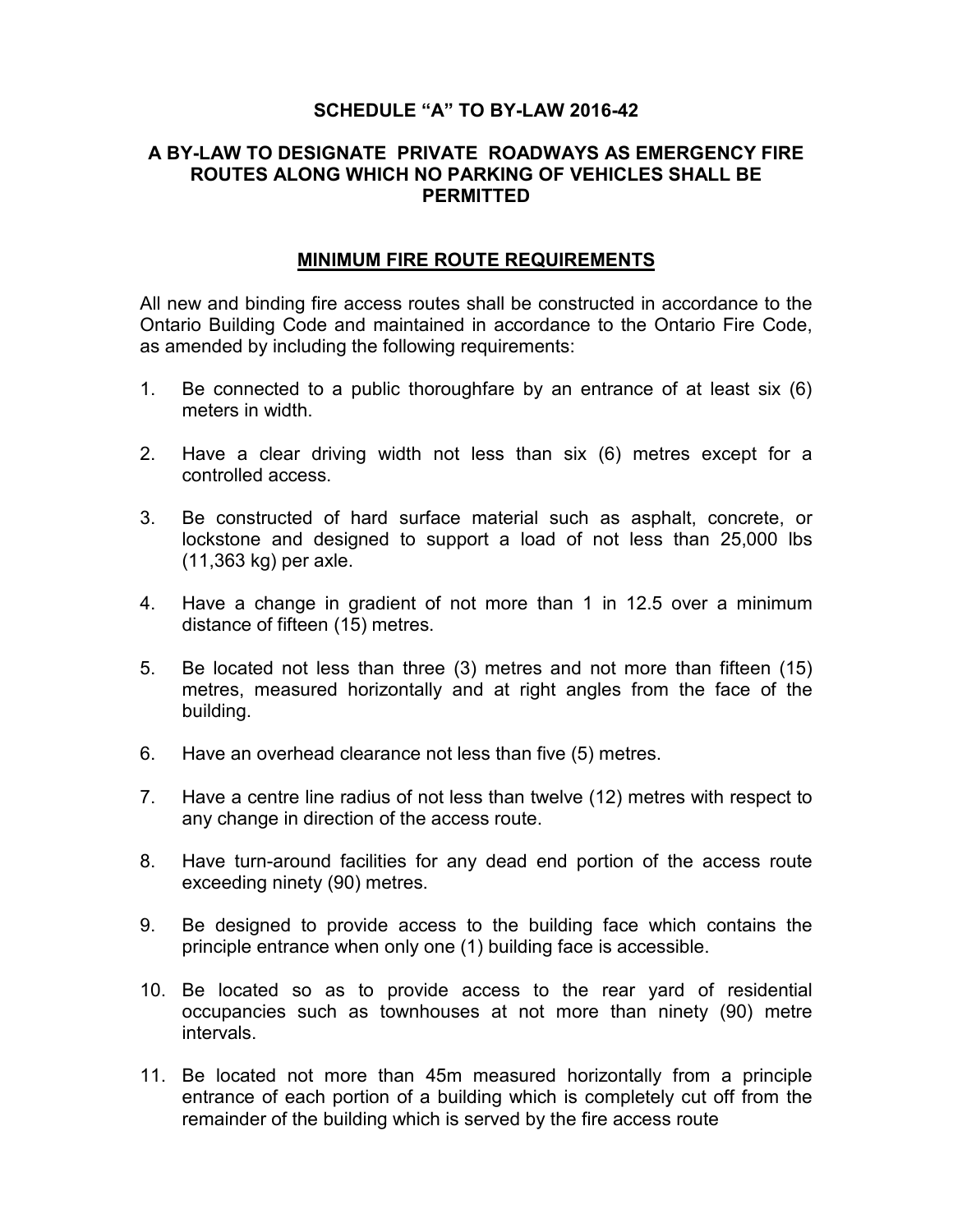- 12. The control of entry to a fire access route may be provided with a chain barrier (chain links size not to exceed 3/8"). The chains shall be connected to posts on either side of the fire route and suitable signs shall be posted.
- 13. Unloading and loading zones in forming part of a designated route access shall be approved through the Chief Fire Official. These zones shall be clearly identified, signed and maintained in the site plan approval drawings.
- 14. Hydrant protection shall be provided for all buildings in accordance with the following standards:
	- (a) Private hydrants shall be located adjacent to any Fire Access Route and placed around the perimeter of the building so that no point on the building face is no more than 90m from a hydrant.
	- (b) All standpipe system and sprinkler system fire department connections shall be located not more than 45m from a hydrant.
	- (c) Wall hydrants will not be accepted and water mains supplying hydrants shall not pass through or under buildings.
	- (d) Hydrants hall be installed in accordance with National Fire Protection Association 24 Standard, as amended and located as per applicable site development agreements.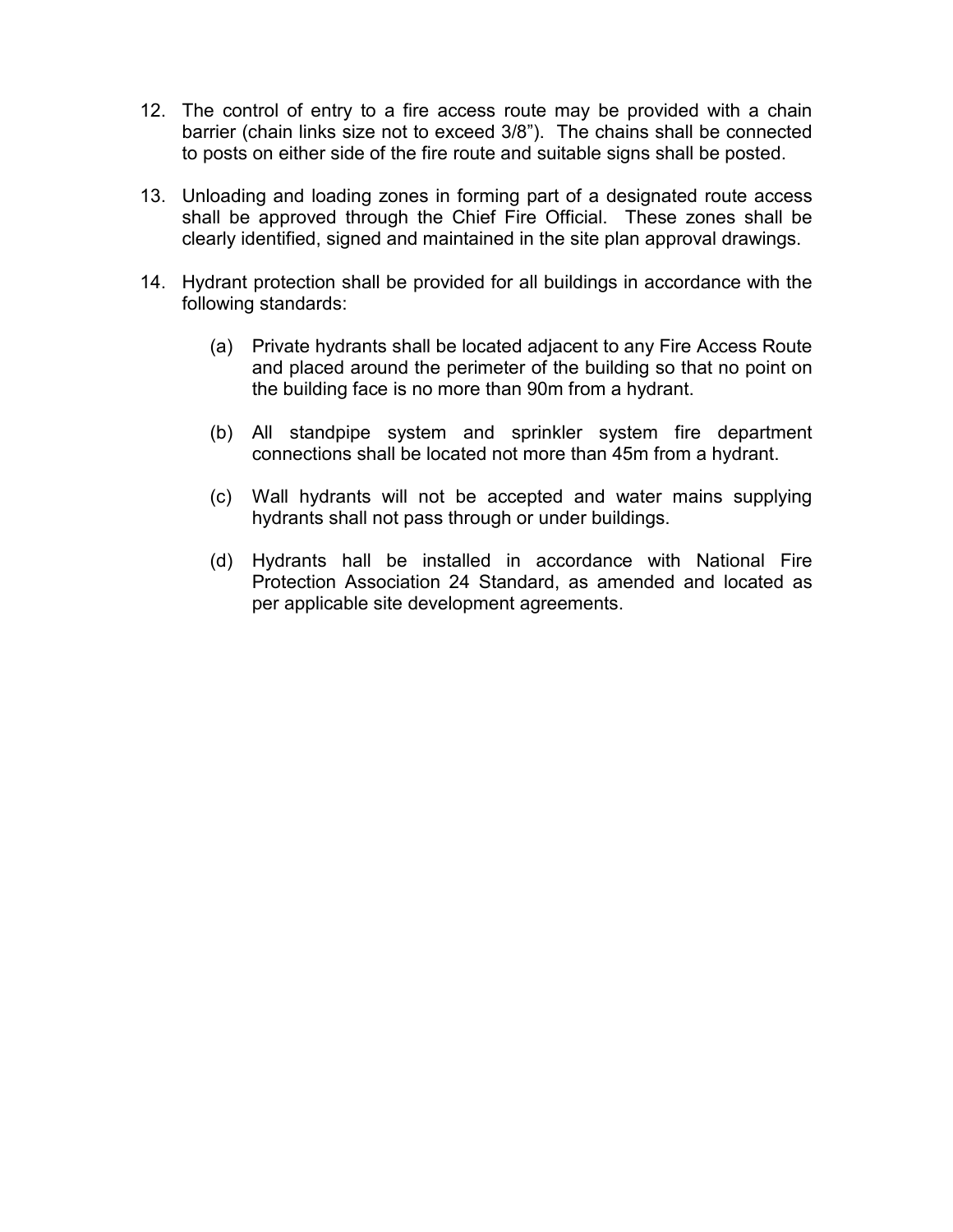## **A BY-LAW TO DESIGNATE PRIVATE ROADWAYS AS EMERGENCY FIRE ROUTES ALONG WHICH NO PARKING OF VEHICLES SHALL BE PERMITTED**

## **FIRE ROUTE SIGNS**

- 1. Fire route signs shall be permanently mounted on a rigid sign post, pole or building structure.
- 2. Fire route signs shall be erected at a height of between 1.9 metres and 2.5 metres as measured from the edge of the travelled portion of the designated route to the bottom edge of the sign.
- 3. Fire route signs shall be installed at a distance of between 0.3 metres and 3 metres from the travelled edge of the designated route.
- 4. Standard fire route signs shall be installed along the route at approximately 12 metre to 15 metre intervals or as frequently as is necessary to identify the route in the judgment of the Fire Chief Official.
- 5. Standard Signs Type FR-1, FR-2, FR-3, and FR-6, when required, shall be installed at a 45 degree angle in relation to the edge of the travelled portion of the designated route facing approaching traffic.
- 6. Standard Signs Type FR-4, FR-5, and FR-7 when required, shall be installed at a 90 degree angle in relation to the edge of the travelled portion of the designated route, in such a manner as to allow both of the sign faces to be visible to traffic.
- 7. Standard Sign Type FR-10, when, shall be installed on a 90 degree angle to the edge of the travelled portion of the designated route and shall be erected between 0.6 metres and 3.0 metres from the said travelled edge and shall be positioned between 3.0 metres and 10.0 metres from the property line, along the fire route at all vehicular access points.
- 8. Standard Sign Type FR-8 and FR-9, shall be installed on a 90 degree angle in relation of the travelled portion of the unloading and loading zone as part of the designated fire access route in such a manner as to allow both of the sign faces to be visible to traffic.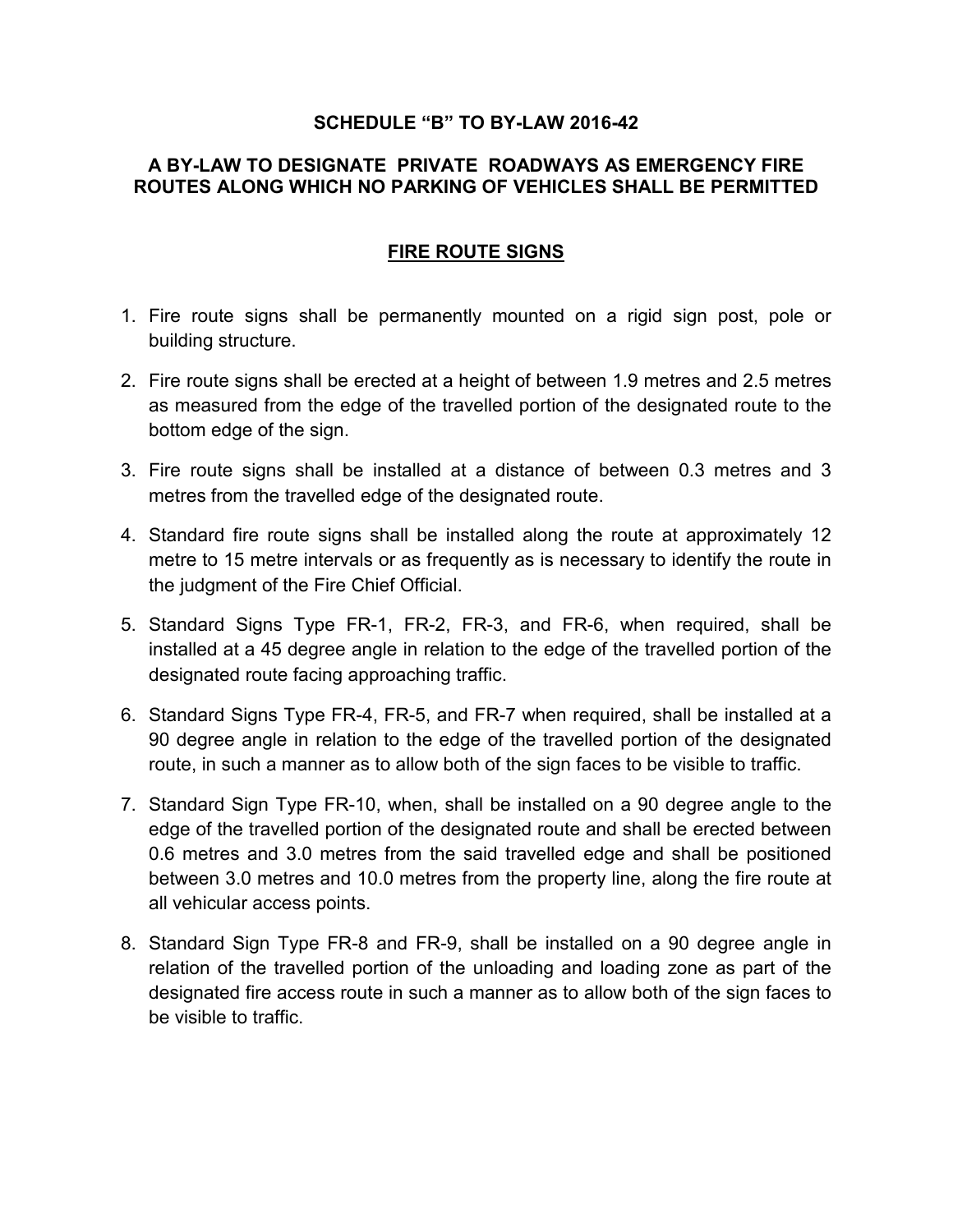#### **A BY-LAW TO DESIGNATE PRIVATE ROADWAYS AS EMERGENCY FIRE ROUTES ALONG WHICH NO PARKING OF VEHICLES SHALL BE PERMITTED**

#### **LOCATION AND DESCRIPTION OF EXISTING FIRE ROUTES**

#### **PART I- PRIVATE ROADWAYS WITHIN THE MUNICIPALITY**

|                | <b>MUNICIPAL</b><br><b>ADDRESS/STREET</b> | <b>NAME/ID OF AREA</b> | <b>LOCATION OF THE ROUTE</b>                        | <b>SIGNS</b><br>(Locations) |
|----------------|-------------------------------------------|------------------------|-----------------------------------------------------|-----------------------------|
| 1              | <b>Anglers Gate</b>                       | Stonebridge            | Requires signage per direction of<br>the Fire Chief | On posts                    |
| $\overline{2}$ | Appalachian Trail                         | New England Village    | Requires signage per direction of<br>the Fire Chief | On posts                    |
| 3              | <b>Berkshire Ave</b>                      | New England Village    | Requires signage per direction of<br>the Fire Chief | On posts                    |
| 4              | <b>Blasi Court</b>                        | Wasaga Heights         | Requires signage per direction of<br>the Fire Chief | As approved                 |
| 5              | <b>Bluewater Gate</b>                     | <b>Bluewater</b>       | Requires signage per direction of<br>the Fire Chief | As approved                 |
| 6              | <b>Bobolink Drive</b>                     | Elm Development        | Requires signage per direction of<br>the Fire Chief | As approved                 |
| $\overline{7}$ | Canoe Road                                | <b>Bluewater</b>       | Requires signage per direction of<br>the Fire Chief | As approved                 |
| 8              | <b>Catamaran Drive</b>                    | Elm Development        | Requires signage per direction of<br>the Fire Chief | As approved                 |
| 9              | <b>Covington Blue Cres</b>                | Stonebridge            | Requires signage per direction of<br>the Fire Chief | On posts                    |
| 10             | <b>Dunes Drive</b>                        | Elm Development        | Requires signage per direction of<br>the Fire Chief | As approved                 |
| 11             | <b>Farwell Avenue</b>                     | Wasaga Heights         | Requires signage per direction of<br>the Fire Chief | As approved                 |
| 12             | Georgian Glen Drive                       | Parkbridge             | Requires signage per direction of<br>the Fire Chief | As approved                 |
| 13             | <b>High Tide Drive</b>                    | Elm Development        | Requires signage per direction of<br>the Fire Chief | As approved                 |
| 14             | <b>Hills Thistle Drive</b>                | Elm Development        | Requires signage per direction of<br>the Fire Chief | As approved                 |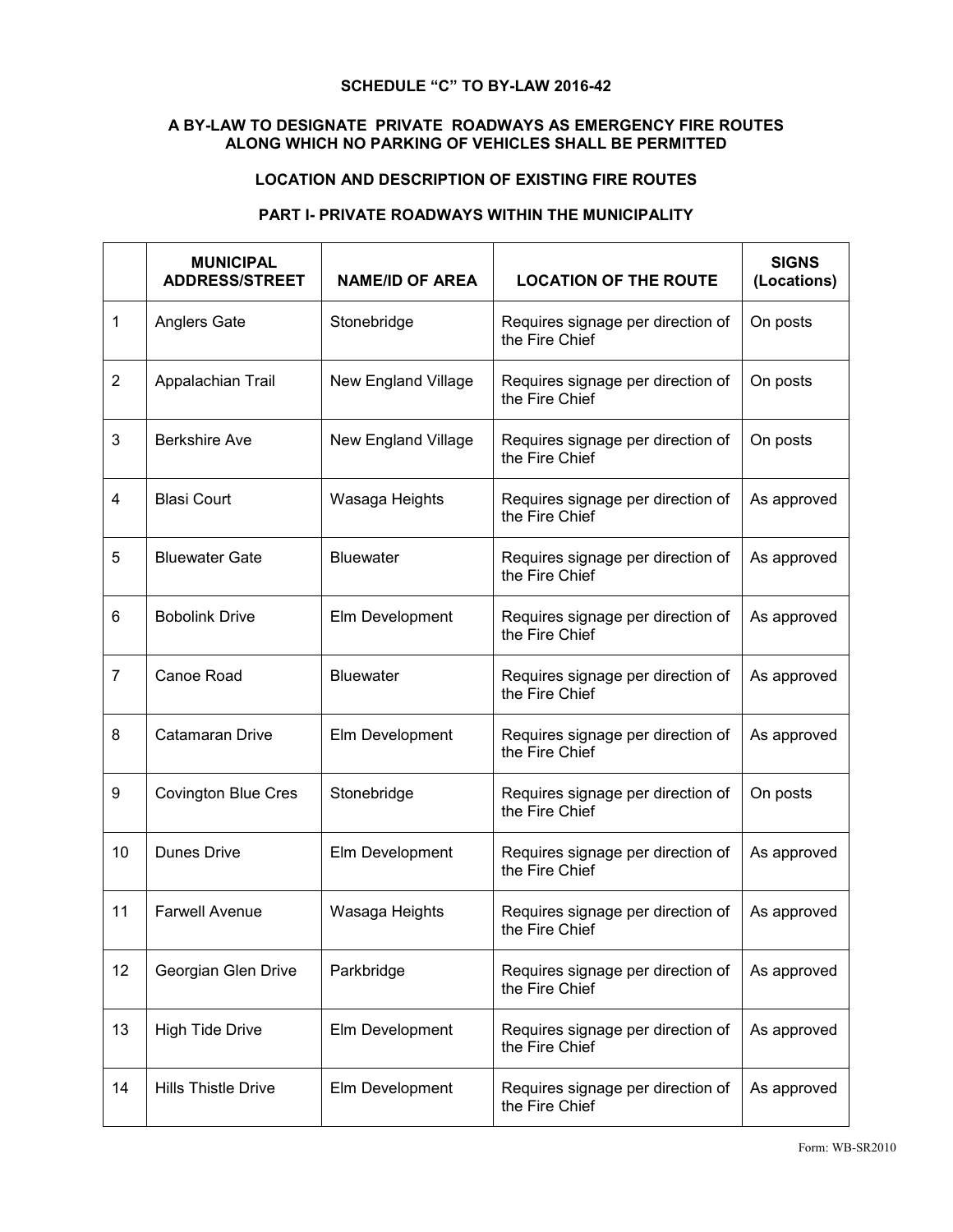| 15 | <b>Leeward Circle</b>       | <b>Bluewater</b>                       | Requires signage per direction of<br>the Fire Chief | As approved |
|----|-----------------------------|----------------------------------------|-----------------------------------------------------|-------------|
| 16 | Loggers Gate                | Stonebridge                            | Requires signage per direction of<br>the Fire Chief | On posts    |
| 17 | <b>Market Lane</b>          | Stonebridge                            | Requires signage per direction of<br>the Fire Chief | On posts    |
| 18 | Meadow Lane                 | <b>Waterside Retirement</b><br>Lodge   | Requires signage per direction of<br>the Fire Chief | As approved |
| 19 | Mulligan Lane               | Marlwood                               | Requires signage per direction of<br>the Fire Chief | On posts    |
| 20 | <b>Promenade Mews</b>       | Promenade                              | Requires signage per direction of<br>the Fire Chief | On posts    |
| 21 | Providence Way              | New England Village                    | Requires signage per direction of<br>the Fire Chief | On posts    |
| 22 | <b>Sandhill Crane Drive</b> | Elm Development                        | Requires signage per direction of<br>the Fire Chief | As approved |
| 23 | Savannah Cres               | Stonebridge                            | Requires signage per direction of<br>the Fire Chief | On posts    |
| 24 | Shelburne Avenue            | Elm Development                        | Requires signage per direction of<br>the Fire Chief | As approved |
| 25 | <b>Starboard Circle</b>     | <b>Bluewater</b>                       | Requires signage per direction of<br>the Fire Chief | As approved |
| 26 | <b>Surf Drive</b>           | Elm Development                        | Requires signage per direction of<br>the Fire Chief | As approved |
| 27 | Village Gate Drive          | New England Village                    | Requires signage per direction of<br>the Fire Chief | On posts    |
| 28 | Zoo Park Road               | County of Simcoe<br>Affordable Housing | Requires signage per direction of<br>the Fire Chief | As approved |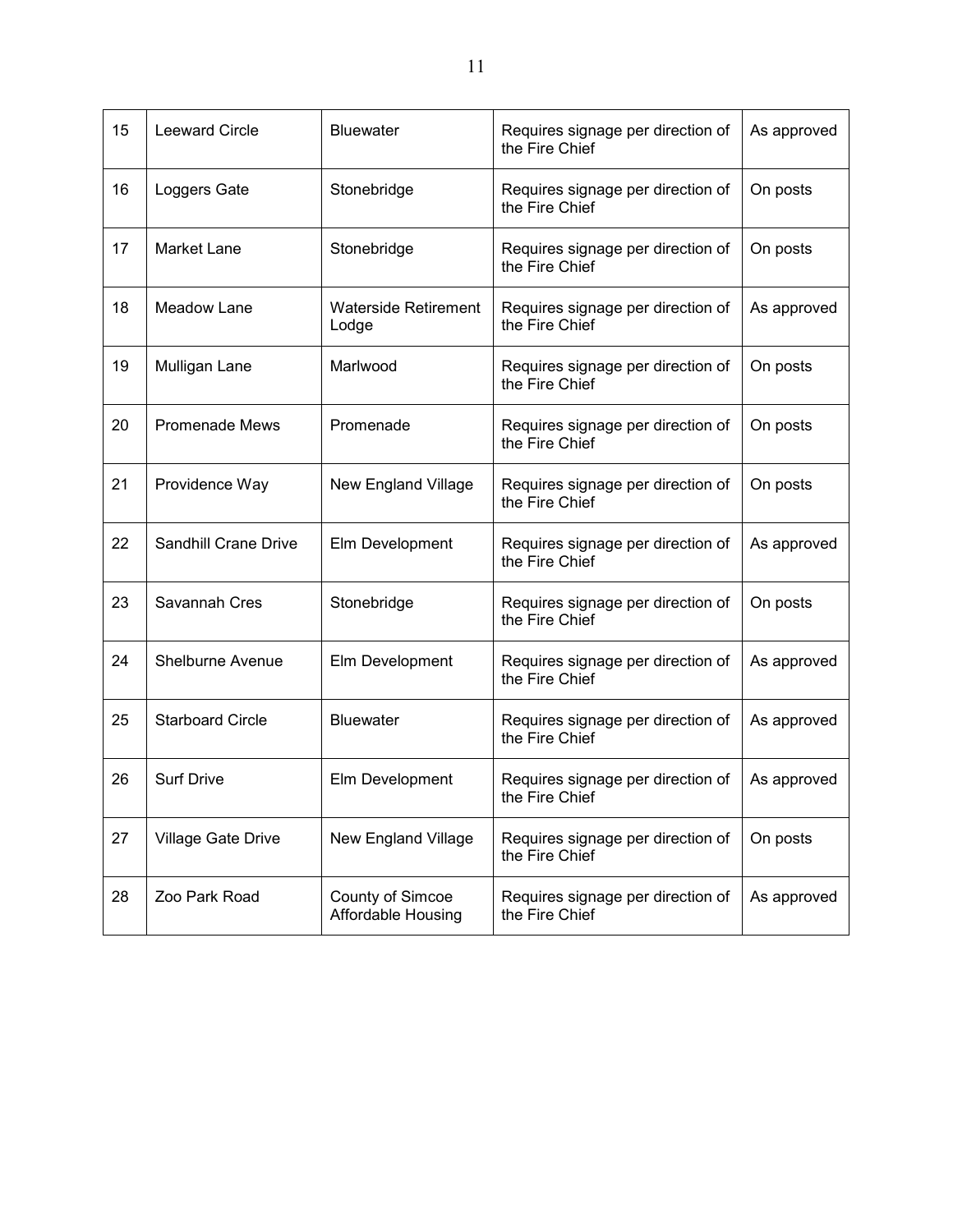#### **A BY-LAW TO DESIGNATE PRIVATE ROADWAYS AS EMERGENCY FIRE ROUTES ALONG WHICH NO PARKING OF VEHICLES SHALL BE PERMITTED**

### **LOCATION AND DESCRIPTION OF EXISTING FIRE ROUTES**

#### **PART II- PRIVATE INSTITUTIONAL PROPERTIES**

|   | <b>NAME/ID OF AREA</b>                             | <b>MUNICIPAL</b><br><b>ADDRESS/STREET</b> | <b>LOCATION OF THE ROUTE</b>                                                                                                 | <b>SIGNS</b><br>(Locations) |
|---|----------------------------------------------------|-------------------------------------------|------------------------------------------------------------------------------------------------------------------------------|-----------------------------|
|   | <b>Birchview Dunes</b><br><b>Elementary School</b> | 1315 River Road<br>West                   | Signs located along the front end<br>of the school                                                                           | On posts                    |
| 2 | Worsley Elementary<br>School                       | 31-40 <sup>th</sup> Street South          | 'No stopping' signs located along<br>40 <sup>th</sup> Street South, 'no parking'<br>signs located along 39th Street<br>South | On posts                    |
| 3 | St. Noels Elementary<br>School                     | 425 Ramblewood<br>Drive                   | Signs located along the front end<br>of the school                                                                           | On posts<br>and building    |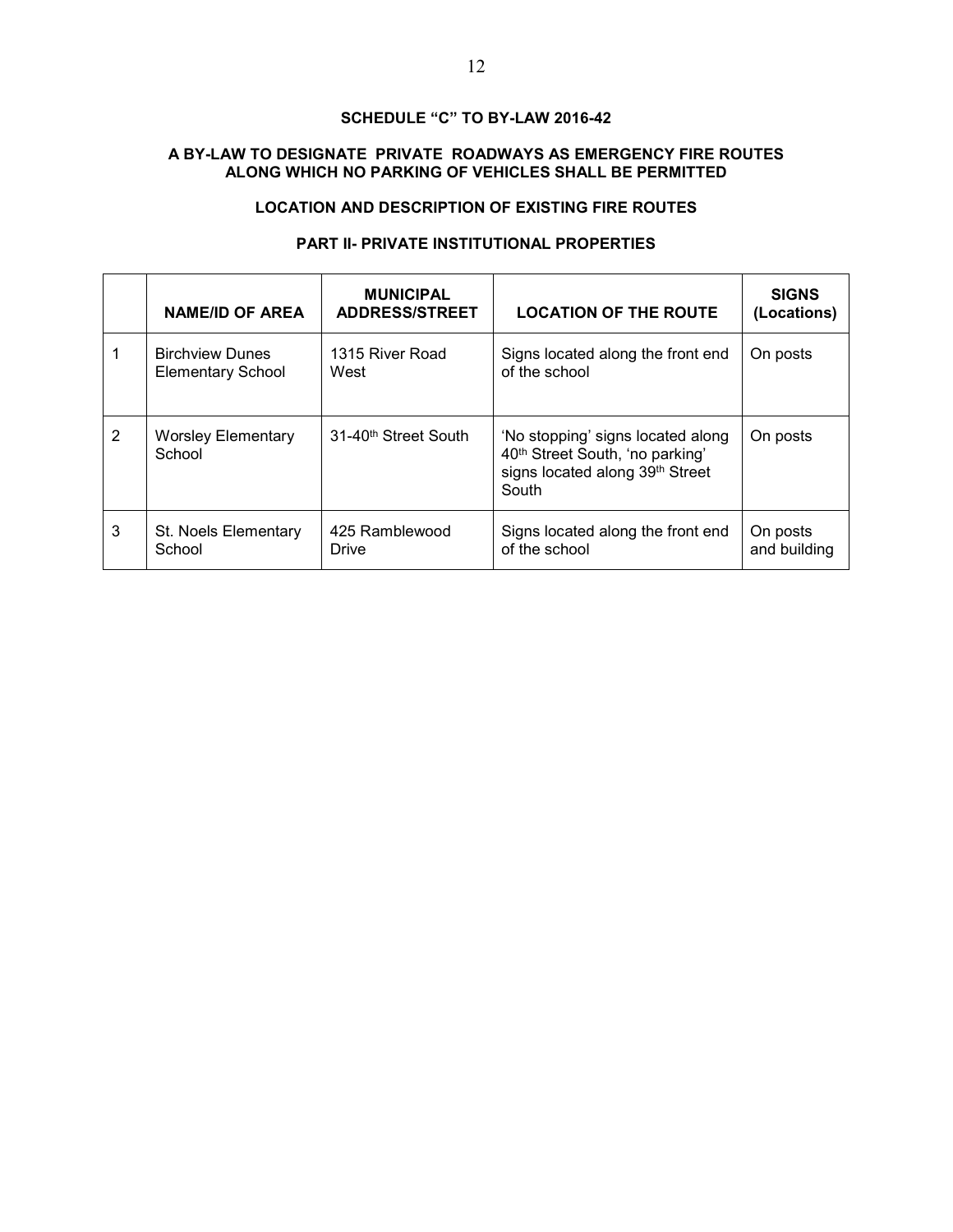#### **A BY-LAW TO DESIGNATE PRIVATE ROADWAYS AS EMERGENCY FIRE ROUTES ALONG WHICH NO PARKING OF VEHICLES SHALL BE PERMITTED**

#### **LOCATION AND DESCRIPTION OF EXISTING FIRE ROUTES**

#### **PART III- PRIVATE COMMERCIAL PROPERTIES**

|                | <b>NAME/ID OF AREA</b>             | <b>MUNICIPAL</b><br><b>ADDRESS/STREET</b> | <b>LOCATION OF THE ROUTE</b>                        | <b>SIGNS</b><br>(Locations) |
|----------------|------------------------------------|-------------------------------------------|-----------------------------------------------------|-----------------------------|
| 1              | <b>Foodland Plaza</b>              | 711 River Road West                       | Requires signage per direction<br>of the Fire Chief | On posts<br>and building    |
| $\overline{2}$ | Walmart                            | 100 Stonebridge Blvd                      | Requires signage per direction<br>of the Fire Chief | On posts<br>and building    |
| 3              | <b>Swiss Chalet</b>                | 333 Main Street                           | Requires signage per direction<br>of the Fire Chief | On posts                    |
| 4              | <b>Boston Pizza</b>                | 311 Main Street                           | Requires signage per direction<br>of the Fire Chief | On posts                    |
| 5              | <b>TD Canada Trust</b>             | 301 Main Street                           | Requires signage per direction<br>of the Fire Chief | On posts                    |
| 6              | <b>UPS Plaza</b>                   | 291 Main Street                           | Requires signage per direction<br>of the Fire Chief | On posts                    |
| $\overline{7}$ | Taco Bell/KFC                      | 281 Main Street                           | Requires signage per direction<br>of the Fire Chief | On posts                    |
| 8              | <b>Westbury Road</b><br>Apartments | 16 Westbury Road                          | Requires signage per direction<br>of the Fire Chief | On posts                    |
| 9              | <b>Riverbend Plaza</b>             | 1263 River Road West                      | Requires signage per direction<br>of Fire Chief     | As approved                 |
| 10             | Apartments                         | 39-28th Street South                      | Requires signage per direction<br>of the Fire Chief | On posts                    |
| 11             | Tim Hortans/Shoppers<br>Plaza      | 1551 Mosley                               | Requires signage per direction<br>of the Fire Chief | On post                     |
| 12             | Superstore                         | 25-45th Street South                      | Requires signage per direction<br>of the Fire Chief | On posts                    |
| 13             | <b>Canadian Tire</b>               | 75-45th Street South                      | Requires signage per direction<br>of the Fire Chief | On posts                    |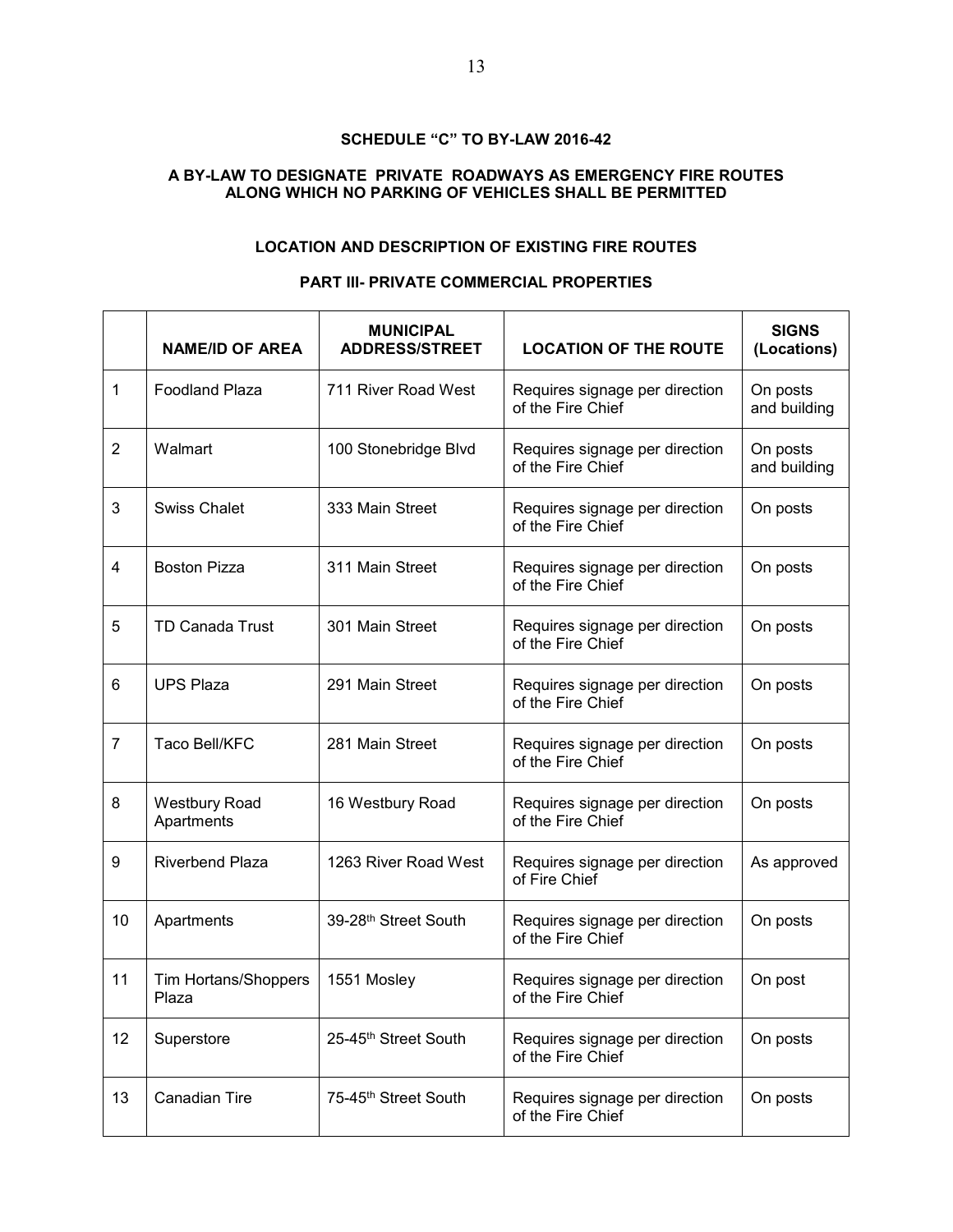### **A BY-LAW TO DESIGNATE PRIVATE ROADWAYS AS EMERGENCY FIRE ROUTES ALONG WHICH NO PARKING OF VEHICLES SHALL BE PERMITTED**

#### **LOCATION AND DESCRIPTION OF EXISTING FIRE ROUTES**

#### **PART IV- PRIVATE RESIDENTIAL PROPERTIES**

|   | <b>NAME/ID OF AREA</b>         | <b>MUNICIPAL</b><br><b>ADDRESS/STREET</b>     | <b>LOCATION OF THE ROUTE</b>                        | <b>SIGNS</b><br>(Locations) |
|---|--------------------------------|-----------------------------------------------|-----------------------------------------------------|-----------------------------|
|   | Pier 24 Condos                 | 64 River Road East                            | Requires signage per direction of<br>the Fire Chief | On posts                    |
| 2 | 30 <sup>th</sup> Street Condos | 15&19-30 <sup>th</sup> Street<br><b>North</b> | Requires signage per direction of<br>the Fire Chief | On posts                    |
| 3 | Aqua Condos                    | 764 River Road East                           | Requires signage per direction of<br>the Fire Chief | On posts                    |